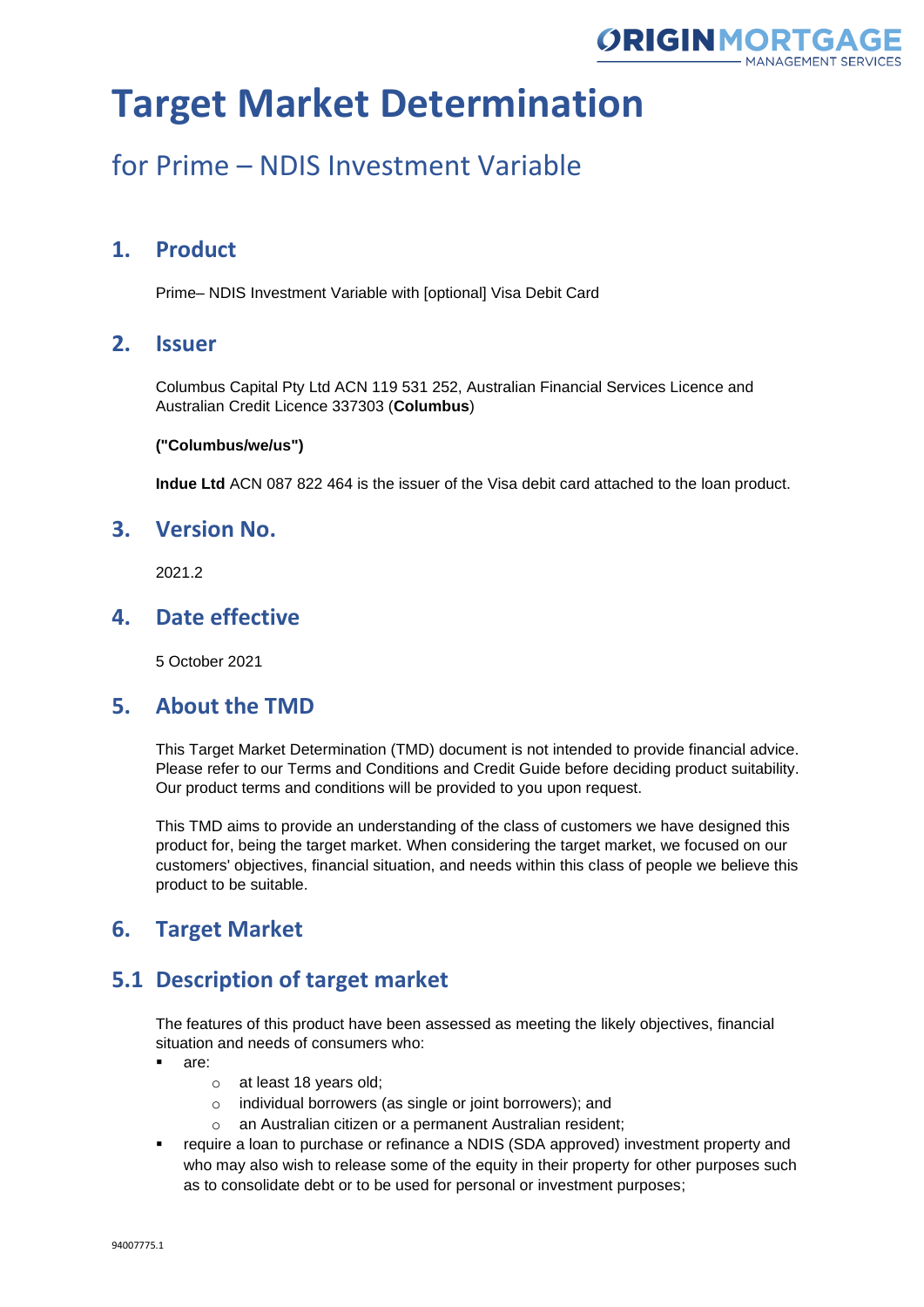

## for Prime – NDIS Investment Variable

- require an offset account;
- **•** require the use of a Visa Debit card;
- require the flexibility of a variable interest rate;
- require the ability to make additional extra repayments without penalty; and
- want the option of either principal and interest or interest only repayments.
- satisfy our eligibility criteria:

Although variable interest rates fluctuate, the product meets the likely objectives, financial situation and needs of consumers in the target market because it allows them to deposit funds into an offset account and/or make additional payments directly into the loan to reduce the amount of interest payable whilst maintaining the ability to draw on surplus funds when required. This product also allows consumers to select interest only or principal and interest repayments in order to reduce their overall debt and build equity.

## **5.2 Classes of consumers for who the product may not be suitable**

This product may not be suitable for consumers who:

- do not meet the eligibility requirements;
- are seeking the certainty of fixed repayments over the term of the loan;
- are looking to purchase or refinance a residential owner occupied property;
- are looking to construct a property; or
- require the ability to provide alternative methods of income verification.

## **5.3 Description of the Product, including key attributes**

- Variable interest rate;
- Repayment options:
	- o principal and interest; or
	- o interest only
- Redraw available
- Minimum loan size: \$50,000
- Maximum Loan Size: \$2,000,000 (subject to LVR and postcode policy)
- Maximum LVR:
	- o 80% for Inner-City postcodes
	- o 90% for Regional postcodes
	- o 90% for Metro and Non-Metro postcodes
- Offset facility available
- Application fee may be payable
- Settlement fee may be payable
- Valuation fee may be payable
- Ongoing fee may be payable

## **7. Distribution Conditions/ Restrictions**

The following distribution channels and conditions have been assessed as being appropriate to direct the distribution of the product to the target market: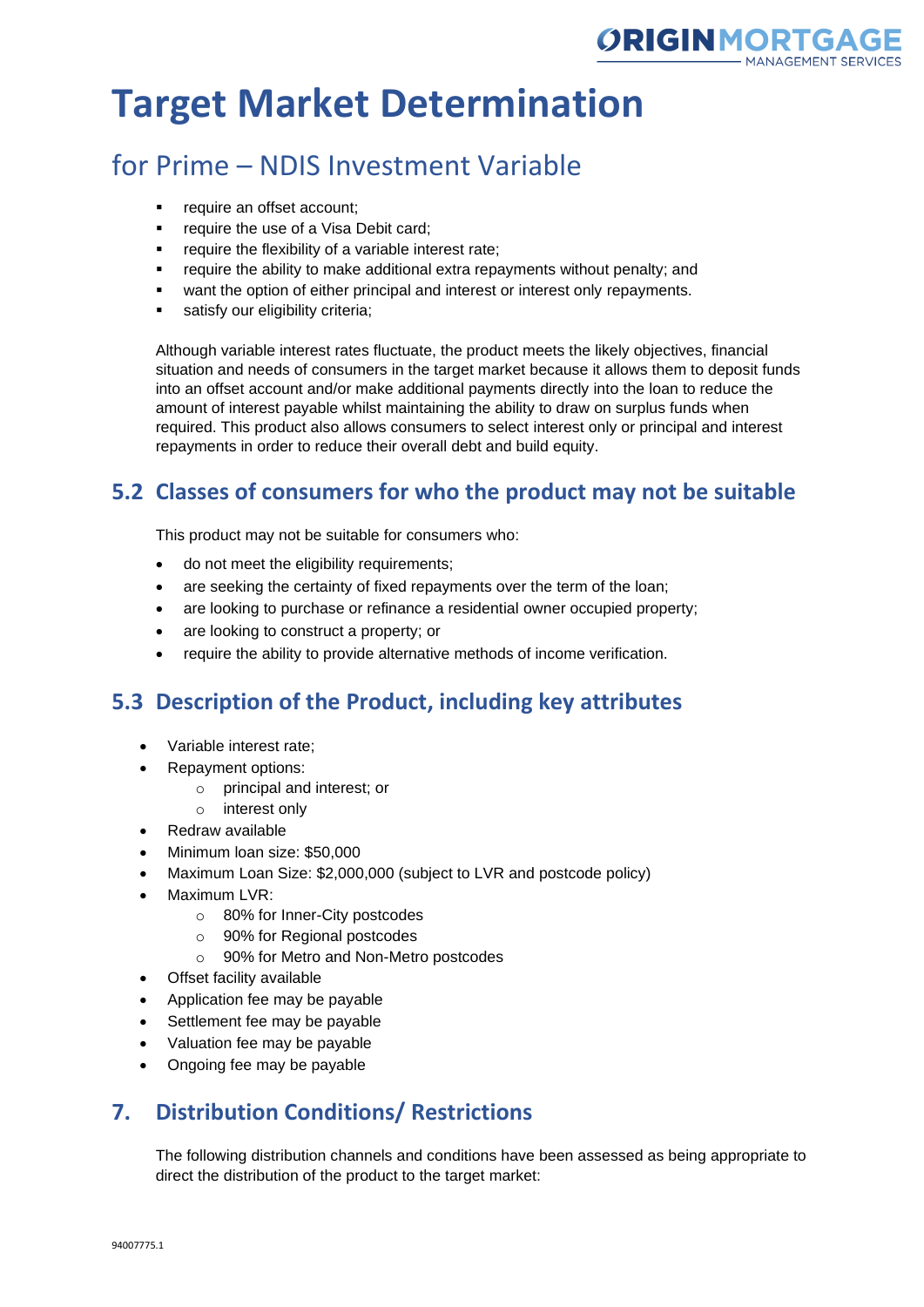

## for Prime – NDIS Investment Variable

- **Direct** 
	- Online
	- By phone
	- In person (e.g. branch, agency, or premises visit)
- Third party Accredited mortgage brokers subject to Best Interests Duty (BID)

The distribution channels and conditions are appropriate because:

- the product has a wide target market;
- our staff have the necessary training, knowledge and accreditation (if required) to assess whether the consumer is within the target market. All of our staff must continually satisfy annual compliance reviews.
- we rely on existing distributors, methods, controls and supervision already in place;
- our approval system has checks and controls in place to flag applicants who may be outside the target market; and
- accredited mortgage brokers are subject to a higher duty under BID to ensure that the product is in the best interests of the particular consumer.

### **8. TMD Reviews**

We will review this TMD as follows:

| Initial review  | Within 12 months of the date of this TMD                                                                                                                                                                                                                                                                                                                                                                                                                                                                                                                                                         |
|-----------------|--------------------------------------------------------------------------------------------------------------------------------------------------------------------------------------------------------------------------------------------------------------------------------------------------------------------------------------------------------------------------------------------------------------------------------------------------------------------------------------------------------------------------------------------------------------------------------------------------|
| Periodic review | Each year on the anniversary of this TMD.                                                                                                                                                                                                                                                                                                                                                                                                                                                                                                                                                        |
| Review triggers | Specific events will prompt Columbus to review this TMD, which<br>includes:<br>A significant dealing of the product to consumers outside the<br>target market occurs;<br>A significant number of complaints are received from<br>customers in relation to the product;<br>A significant number of defaults occur;<br>A significant breach has occurred in connection with the<br>issuing and distribution of this product; and<br>A significant number of late repayments are being recorded;<br>A material change is made to this product.<br>Unexpected early stage arrears are detected<br>٠. |

If a review trigger occurs, we will complete a review of the TMD within ten business days. Meanwhile, we will cease to offer this product to our customers until our TMD review concludes and any necessary changes to the product or TMD, including distribution methods, are made.

## **9. Monitoring and reporting of this TMD**

The following data must be provided to us by any person who engages in retail product distribution conduct in relation to this product: